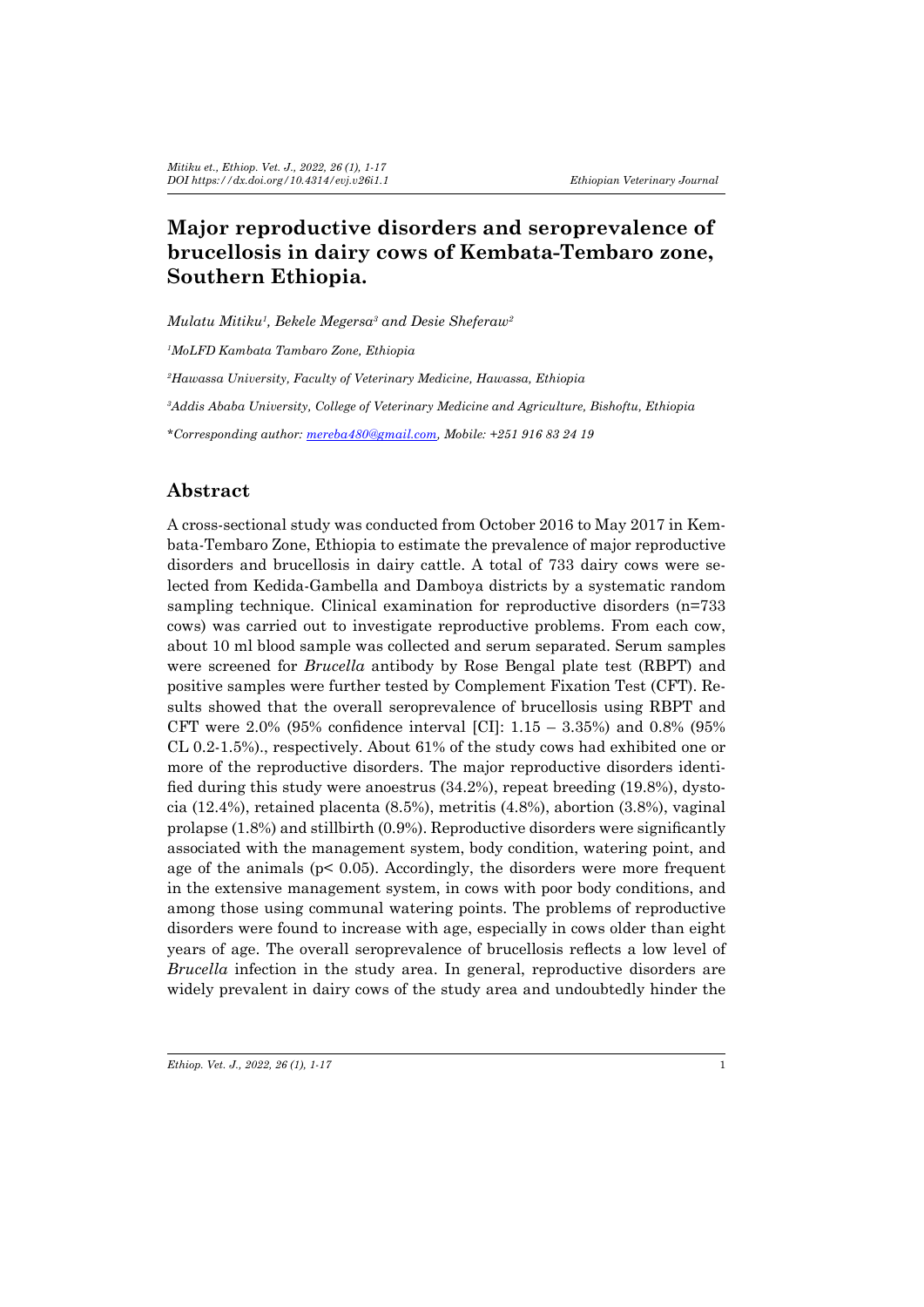production performances of dairy farms. Thus, there is a need for further study on the causes of clinical reproductive disorders in the study areas.

**Keywords:** Brucellosis; Dairy cows; Reproductive disorders; Seroprevalence; Ethiopia.

### **Introduction**

Ethiopia is one of the developing countries endowed with a huge livestock population. Dairy farming is becoming an important component of livestock farming in Ethiopia owing to increasing demand for dairy products in urban and peri-urban areas along with a favorable policy are indicators of the importance and potential of dairying in the country (Tegegne *et al*., 2013).

Even though the aforementioned opportunities exist for livestock production and most of the rural poor farmers are dependent on this sector to sustain their livelihood (MoARD, 2007), the country has not been benefited as such from the livestock sector in terms of economic gain compared to its huge potential. Per capita annual milk consumption is extremely low (19 liters), which is far below the world average of 105 liters and the African average of 40 liters (AGP, 2013). Various constraints hinder the country from full utilization of the potential of the dairy sector. These constraints include feed shortage, reproductive disorders, spread and occurrence of tropical animal diseases, poor productive and reproductive traits of local animals, inadequate health facilities, and weak veterinary extension systems (Tadesse and Mengistie, 2016). Reproductive disorders and animal diseases are the major problems that reduce the productivity and productivity of dairy cows (Duguma and Zewdie, 2014; Lawson *et al.*, 2004). The most common reproductive disorders reported in cattle include anoestrous, repeat breeding, endometritis, retained placenta, and abortions (Zemenu *et al*., 2018; Duguma and Zewdie, 2016; Khan *et al.*, 2016; Haile *et al*., 2010). Of these, anoestrous and repeat breeding are very serious reproductive problems affecting nearly 30-40% of the total breeding cow population (Srijit, 2015).

According to Ball and Peters (2005), the underlining causal factors for reproductive disorders are classified as infectious and noninfectious. Among infectious causes, brucellosis is one of the most important causes of reproductive disorders that result in higher economic loss in the dairy industry (Nicoletti,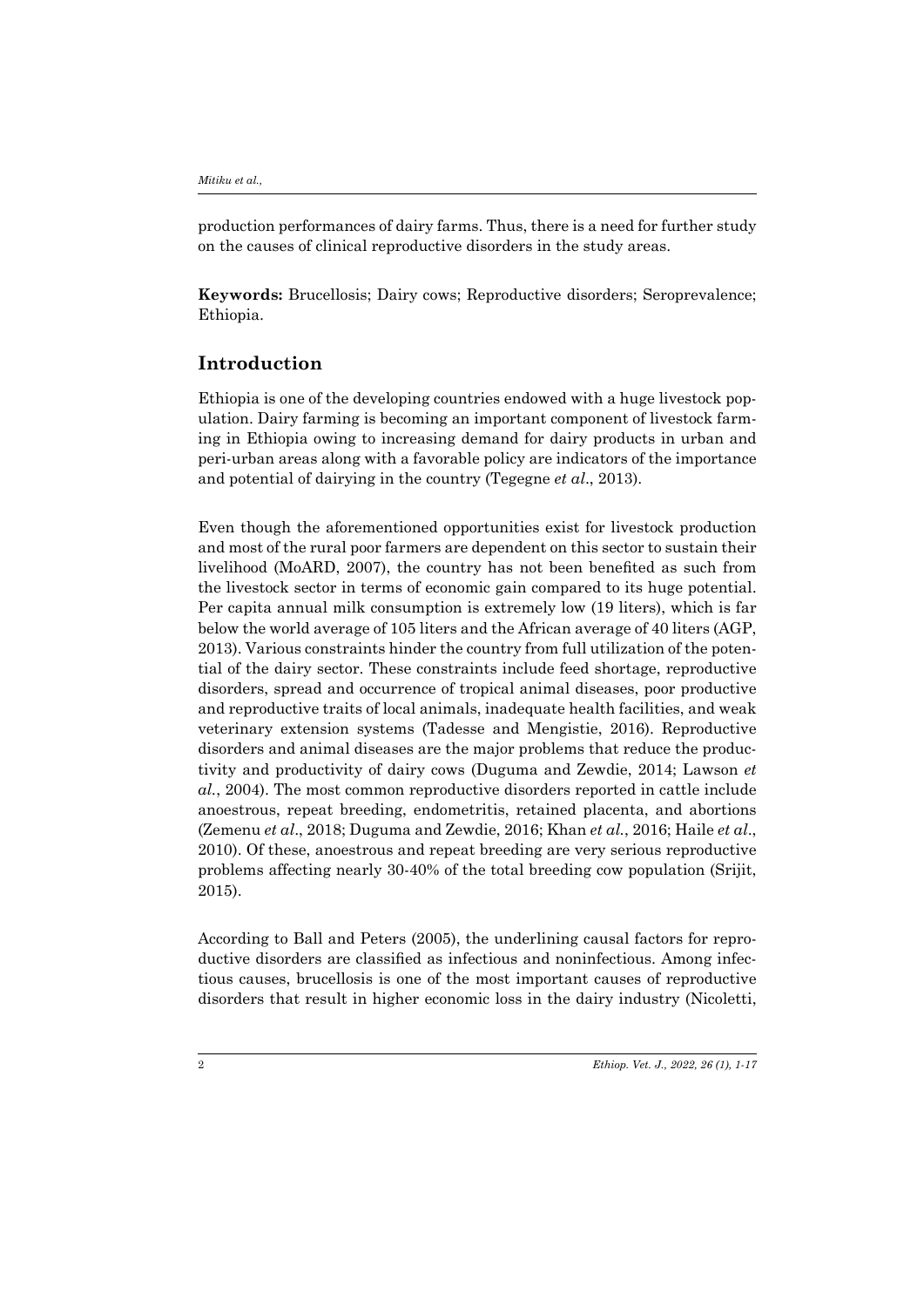1998). In Ethiopia, the reported prevalence of bovine brucellosis is ranging from 0% to 32.9% (Weldegebriel, 2015; Megersa *et al.*, 2011; Hunduma *et al.*, 2009; Asmare *et al.*, 2007). In Ethiopia, despite the problem being multifactorial; there is a tendency of associating these disorders with brucellosis by most animal health professionals. Hence, assessing the magnitude of reproductive disorders and their determinants in the study area is instrumental to develop an appropriate intervention strategy. Therefore, the present study was designed to estimate the prevalence of reproductive disorders and brucellosis seroprevalence in dairy cows in the Kembata Tembaro Zone.

### **Materials and methods**

### **Study area description**

The study was conducted in Southern Nations, Nationalities, and People Region (SNNPR) Kembata Tembaro zone (Figure 1). The altitude of the study area ranges from 1500 to 3500 meters above sea level. The study area is located between 7º12' to 7º42' latitude and 37º44' to 38º longitude. The area is characterized by bimodal rainfall, a short rainy season that extends from March to April, and a long rainy season from June to Mid-September. The area receives an average annual rainfall of 900-1400mm. The mean minimum and maximum temperatures were 7ºC and 25ºC, respectively (ZDA, 2014).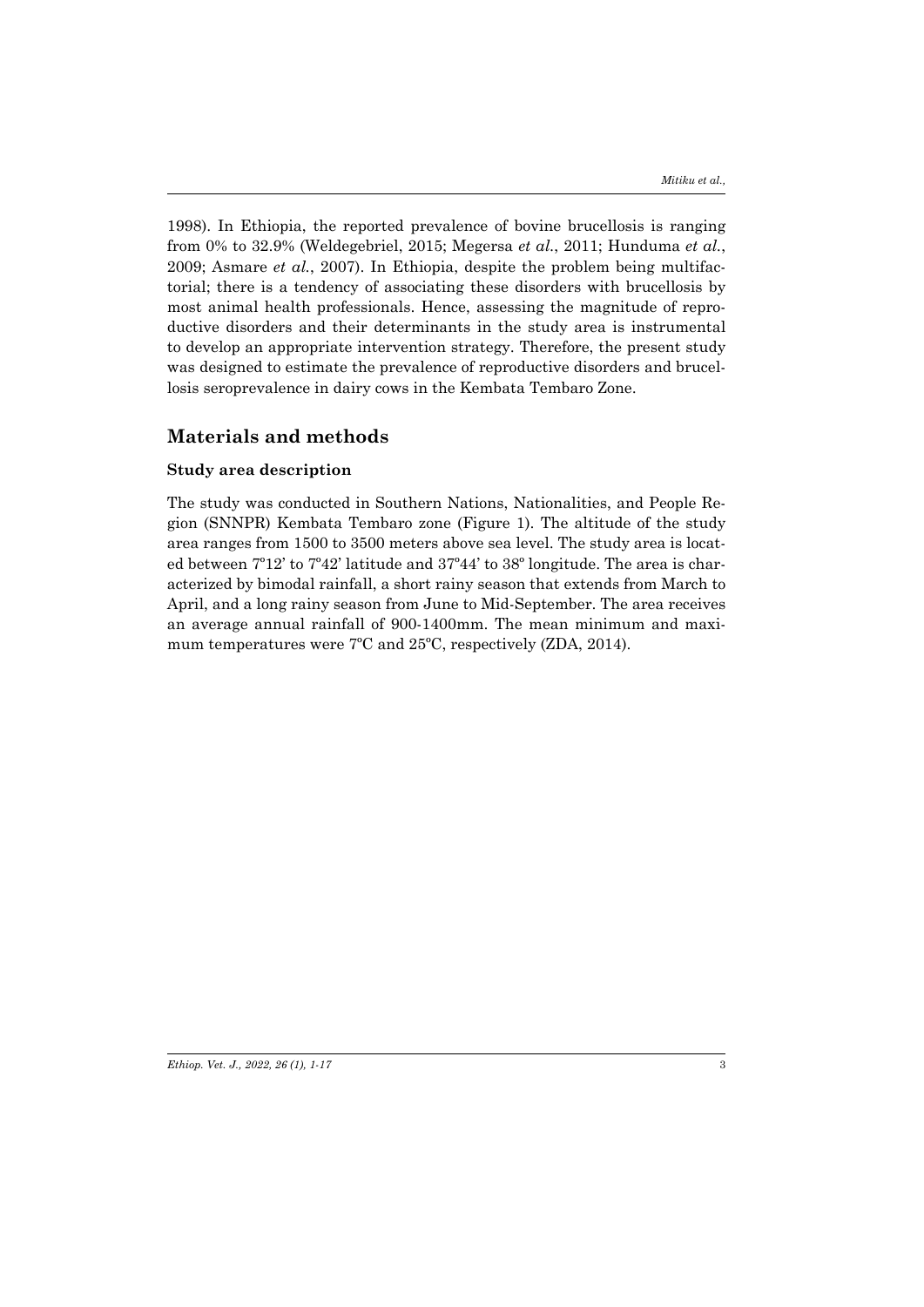*Mitiku et al.,* 



**Figure 1. Zonal Map of Southern Region showing the study area**

#### **Study animals**

The study animals were dairy cows selected from the Kedida Gambella and Damboya districts of the Kembata Tambaro Zone. The districts were purposively selected based on the presence of a large number of dairy cows. A total of 733 cows were selected from the two districts and 17 villages that managed under semi-intensive ( $n = 367$  cows) and extensive ( $n = 366$  cows) management systems. All cows that calved in the last year were purposively included in the study. Risk factors like management system, age of animals, watering point, body condition score, breed, and breeding systems were considered for this study.

### **Study design and sample size**

A cross-sectional study design was undertaken, from October 2016 to April 2017, to estimate the prevalence of major reproductive disorders in addition to assessing the seroprevalence of brucellosis. The study cows were selected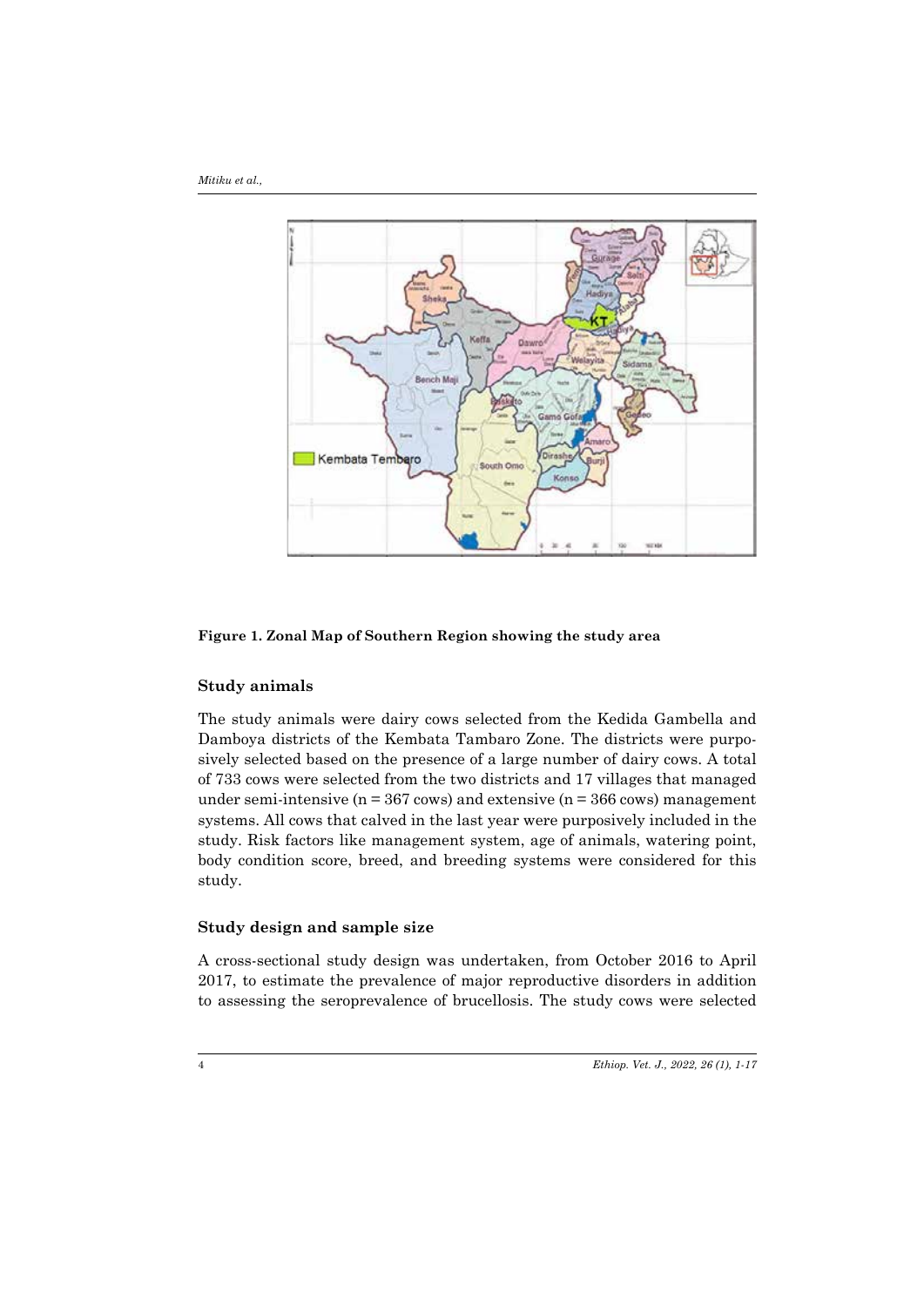from 17 villages, which were selected using a systematic random sampling technique. The minimum number of samples required for the study (i.e. 246) was computed by using prevalence (43.1%) reported by Haile *et al*. (2014) from Hossana and considered 95% level of confidence and 5% absolute precision (Thrusfield, 2018). So the computed sample size was increased to 733 (i.e.  $\approx$ 3) folds) to improve the precision and validity of the results.

#### **Blood sample collection and laboratory tests**

Blood samples  $(\approx 10 \text{ ml})$  were collected from the jugular vein of the 733 cows separately, using sterile needles and plain vacutainer tubes. The samples were transported to Sodo Regional Veterinary Laboratory and allowed to stand overnight at room temperature, and the serum was decanted into cryovials. After extraction, the serum samples were labeled with all necessary information, and then in the laboratory kept at -20°C in deep freeze until examined for antibodies against natural Brucella exposure using Rose Bengal Plate Test (RBPT). Thirty microliters of RBPT antigen (VLA Weybridge, UK) was added to equal volumes of test sera dropped on a test plate. The antigen and test serum were thoroughly mixed with an applicator stick, and after 4 minutes checked for the occurrence of agglutination. Any degree of agglutination was taken as evidence for the presence of antibodies. Those positive sera were sent to National Veterinary Institute for Complement Fixation Test (CFT). CFT was performed using *Brucella* antigen (Central Veterinary Laboratory, Weybridge, UK), following the standard protocol described by OIE (2018). An animal was considered positive if it was seropositive both in RBPT and CFT.

### **Assessment of reproductive disorders and general husbandry practices**

Examination for reproductive disorders ( $n = 733$  cows) was carried out to investigate reproductive problems like repeated breeder, retention of fetal membrane, anoestrus, abortion, uterine and vaginal prolapse, dystocia, stillbirth, and metritis. During this time, information on the risk factors considered in this study like age, body condition, breed, breeding methods, herd size, watering points, setting, and management system were recorded. The body condition score of cattle was described as 1 to 5 using the method of Richard (1993). For ease of the study it was categorized into three as follows: poor (BCS 1and 2), medium (BCS 3), and good (BCS 4 and 5).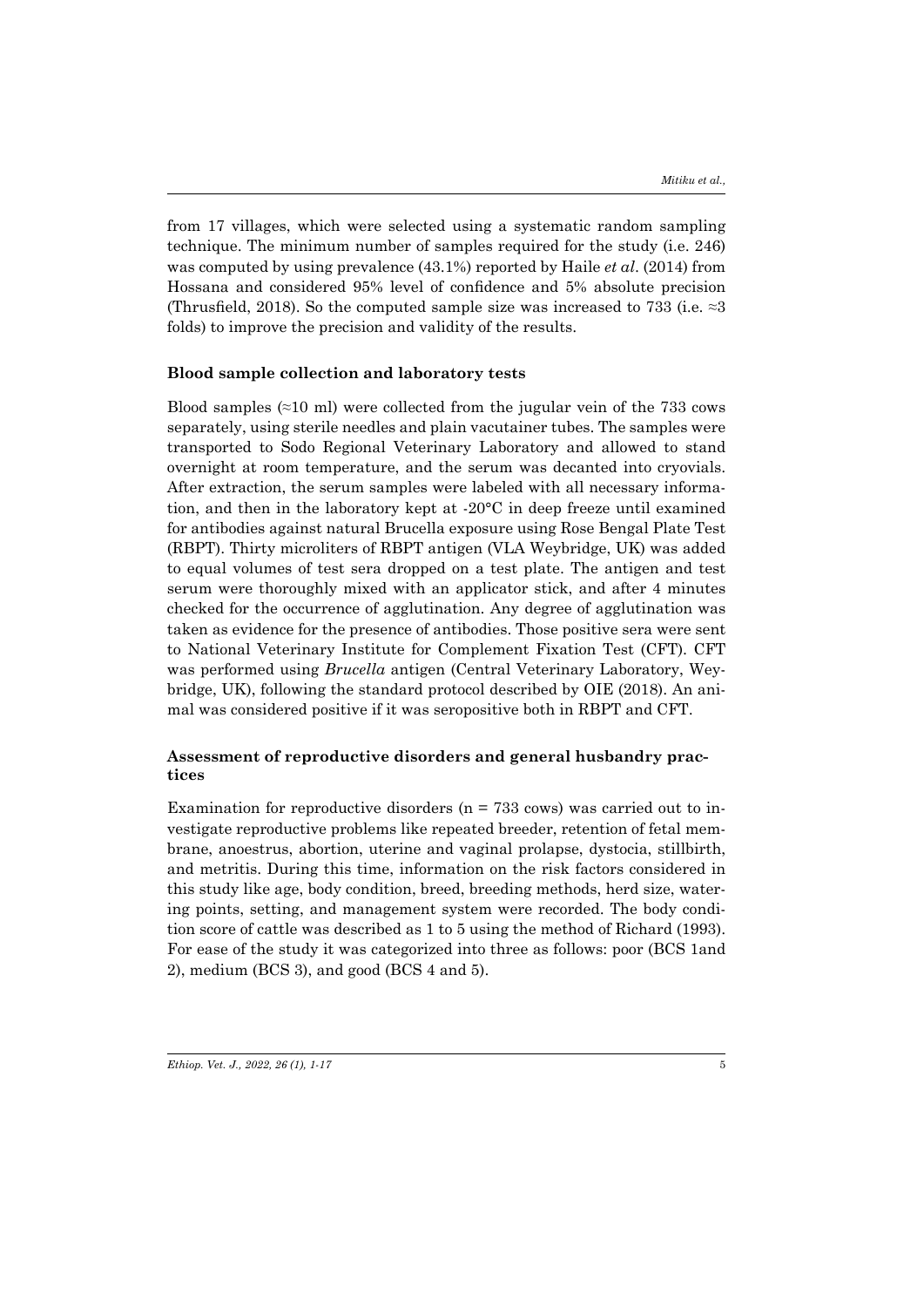#### **Definitions of some terms:**

Repeated breeder: Cows that are cycling with no clinical abnormalities, which have failed to conceive after at least three successive inseminations.

Retention of fetal membrane: It is defined as failure to expel fetal membranes within 24 hours after parturition (Sheldon, 2019).

Anoestrus: It is a prolonged period of sexual rest during which the genital system is quiescent (Parkinson, 2019).

Abortion is the expulsion of a fetus before the time of expected viability. Stillbirth is the delivery of a dead fetus within the period of expected viability (Schafer and Miller (2016).

Dystocia: A difficulty encountered in the expulsion of the fetus

### **Questionnaire survey and clinical examination of reproductive disorders**

The management system and reproductive disorders of dairy cattle in the study areas were assessed by using a semi-structured and pretested questionnaire. During the study, the objectives of the study were briefed for the participants, and then the questionnaire was given for 200 dairy farm owners to collect information for the occurrence of reproductive disorders like dystocia, abortion, stillbirth, retained fetal membrane, uterine/vaginal prolapse, anoestrous, metritis and repeat breeding in the past one year. Moreover, information on the management system, breeding method, watering, age of the animals, sex and education level of respondents, awareness about the causes of reproductive disorders, keeping of animals in the dwelling house, heat detection, knowledge of owners about the correct time of insemination and constraints of livestock production were assessed by the investigators. Following the questionnaire, observation and rectal examination (i.e. palpation) were done. Any observed reproductive disorders were recorded in the format prepared for this purpose.

### **Data analysis**

Collected data were entered into Microsoft Excel and then coded. Descriptive statistics was used to summarize the data into mean, frequency distribution,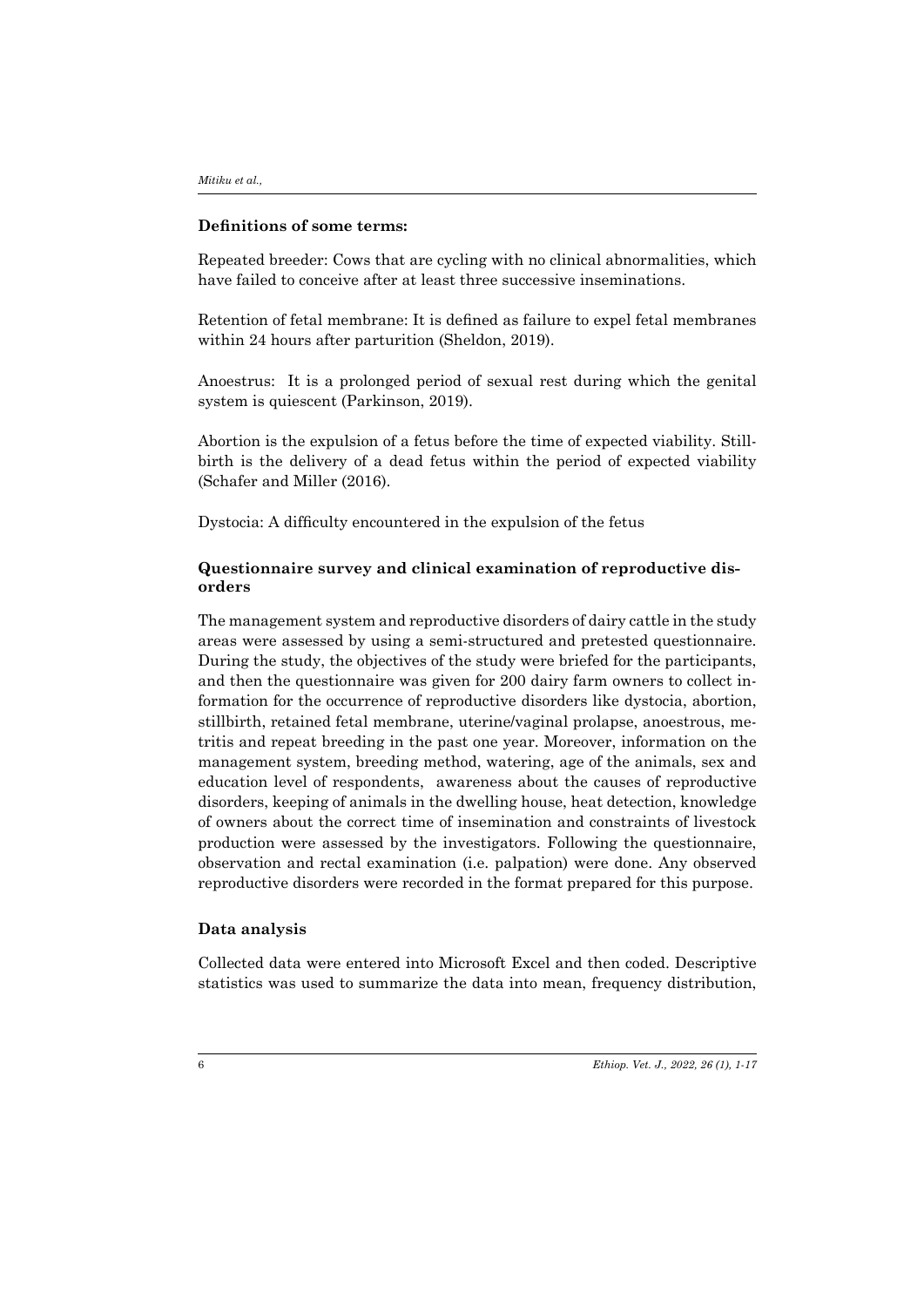and percentage. Associations of the risk factors with the occurrence of reproductive disorders were analyzed using the Chi-square test. All statistical analyses were carried out using STATA software version 14 for statistical analysis (Stata Corp, College Station, Texas). The 95% confidence interval and p-value  $\leq 0.05$  were considered statistically significant.

### **Ethical clearance**

Before beginning the research, dairy cow owners were provided with clear and detail information. Then, informed consent, for their willingness and participation in responding the questionnaire as well as blood sampling was obtained from participants. As a result, we attest that this research activity was carried out in accordance with professional ethical standards and regulations.

### **Results**

#### **Seroprevalence of brucellosis**

The seroprevalence of brucellosis with the screening test (RBPT) and confirmatory test (CFT) and in the two study districts was shown in Table 1. From a total of 733 examined dairy cows, 15 (2.0%, 95% CI: 1.15 – 3.35%) and 6 (0.82%, 95% CI: 0.2-1.5%) were found to be seropositive for brucellosis with RBPT and CF, respectively. Since the seroprevalence of brucellosis was low the statistical analysis was not performed for the risk factors considered for this study.

### **Table 1. Seroprevalence of brucellosis in dairy cows in Kembata Tambaro zone**

|              | No.                       | <b>Districts</b>                  |                        | Management                       |                                 |             |             |
|--------------|---------------------------|-----------------------------------|------------------------|----------------------------------|---------------------------------|-------------|-------------|
| <b>Tests</b> | examined                  | Kadida-<br>Gamella<br>$(n = 509)$ | Damboya<br>$(n = 224)$ | Semi-<br>intensive (n<br>$= 367$ | <b>Extensive</b><br>$(n = 366)$ | Total       | 95% CI      |
| <b>RBPT</b>  | 733                       | 8 (1.6%)                          | $7(3.1\%)$             | ٠                                | $15(4.1\%)$                     | $15(2.0\%)$ | $1.0 - 3.1$ |
| CFT          | 733                       | $3(0.6\%)$                        | 3(1.3%)                |                                  | $6(1.6\%)$                      | $6(0.8\%)$  | $0.2 - 1.5$ |
|              | $CI - Confdones$ interval |                                   |                        |                                  |                                 |             |             |

CI = Confidence interval

#### **Prevalence of reproductive disorder in dairy cows**

Of the total 733 examined dairy cows, 450 (61.4%) were affected at least by one or more types of reproductive disorders. A total of eight different types of cases of reproductive disorders were recorded in the study areas. A higher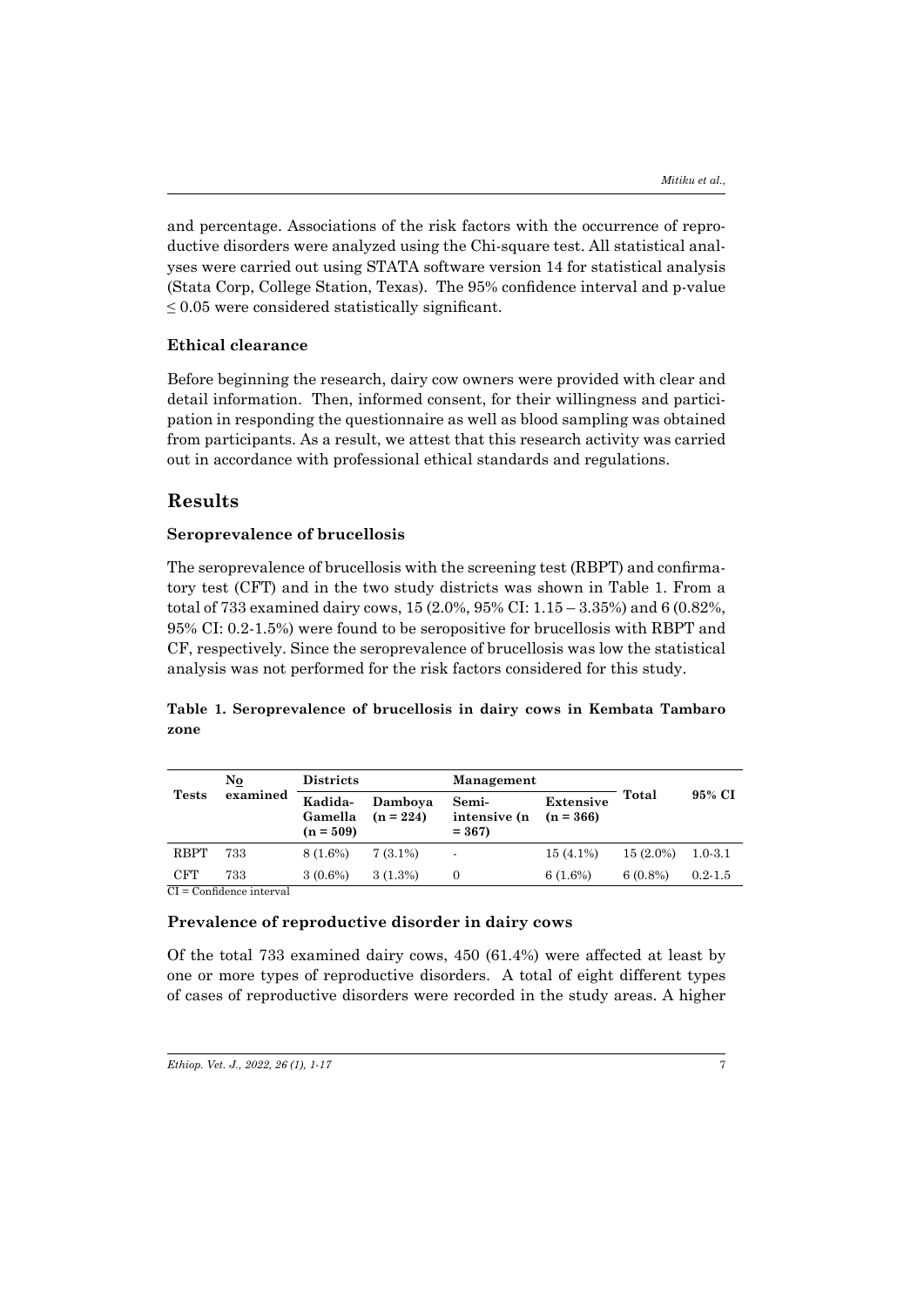proportion of reproductive disorders was observed in animals with poor body conditions (69%) than those animals with medium (57%) and good (56%) body conditions. Anoestrus, repeat breeding syndromes, dystocia, and retained fetal membrane were among the major reproductive problems encountered in the area (Table 2).

|                           | Total<br>number<br>of cases | Cases by Study districts                          |                                        |                            |                 |  |
|---------------------------|-----------------------------|---------------------------------------------------|----------------------------------------|----------------------------|-----------------|--|
| Reproductive<br>disorders |                             | Kadida-<br>Gamella<br>$(n = 509)$<br>Cases $(\%)$ | Damboya<br>$(n = 224)$<br>Cases $(\%)$ | Total<br>Prevalence<br>(%) | 95% CI          |  |
| Dystocia                  | 91                          | 46(9.0)                                           | 45(20.1)                               | 12.4                       | 10.02 - 14.80   |  |
| Abortion                  | 28                          | 16(3.1)                                           | 12(5.4)                                | 3.8                        | $2.43 - 5.21$   |  |
| Stillbirth                | 7                           | 5(1.0)                                            | 2(0.9)                                 | 0.9                        | $0.25 - 1.66$   |  |
| Retained placenta         | 62                          | 43(8.5)                                           | 19(8.5)                                | 8.5                        | $6.44 - 10.48$  |  |
| Prolapsed                 | 13                          | 10(2.0)                                           | 3(1.3)                                 | 1.8                        | $0.82 - 2.73$   |  |
| Metritis complex          | 35                          | 19(3.7)                                           | 16(7.1)                                | 4.8                        | $3.23 - 6.32$   |  |
| Anoestrus                 | 251                         | 181 (35.6)                                        | 70(31.3)                               | 34.2                       | $30.80 - 37.69$ |  |
| Repeat breeder            | 145                         | 98 (19.3)                                         | 47(21.0)                               | 19.8                       | 16.89 - 22.67   |  |
| Over all                  | 450                         | 314 (61.7)                                        | 136 (60.7)                             | 61.4                       | 57.85 - 64.92   |  |

**Table 2. Prevalence of major reproductive disorder of dairy cattle in Kembata-Tambaro zone (n=733)**

### **Questionnaire survey results**

Among the respondent of dairy cows owners, 76% didn't know the causes of the reproductive disorders. About 96% of the respondents were consuming raw milk and 42% of owners kept animals in their houses or shared with people (Table 3).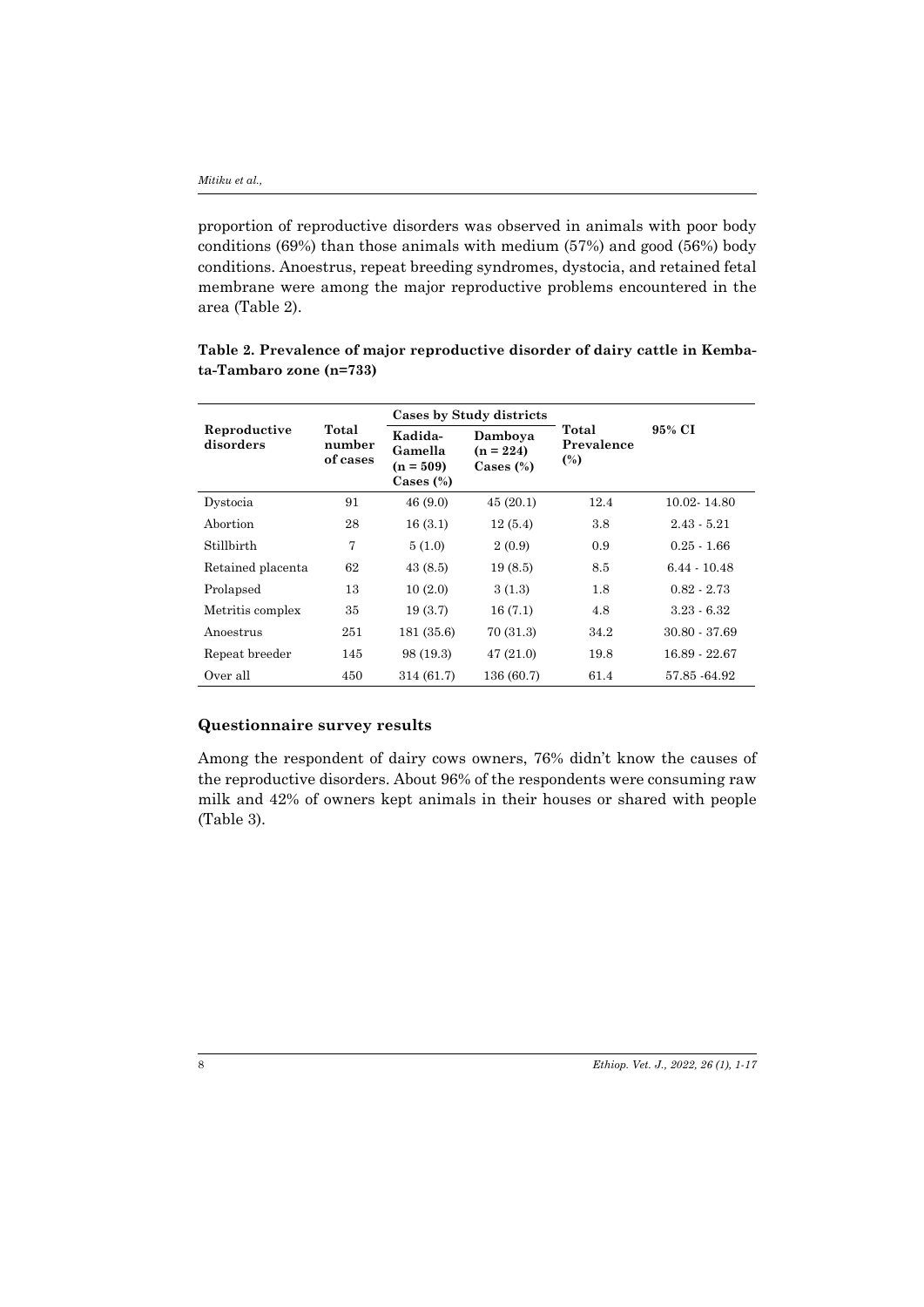| Description of<br>variables                         | Number. of<br>respondents | Percent<br>$\binom{0}{0}$ |  |
|-----------------------------------------------------|---------------------------|---------------------------|--|
| Sex of respondents                                  |                           |                           |  |
| Male                                                | 186                       | 93                        |  |
| Female                                              | 14                        | 7                         |  |
| Total                                               | 200                       | 100                       |  |
| Education level                                     |                           |                           |  |
| Primary                                             | 152                       | 76                        |  |
| Secondary                                           | 46                        | 23                        |  |
| Degree                                              | $\overline{2}$            | $\mathbf{1}$              |  |
| Awareness about the cause of RDs                    |                           |                           |  |
| Know some causes                                    | 48                        | 24                        |  |
| Do not know any causes of RDs                       | 152                       | 76                        |  |
| Keep animals in the dwelling house                  |                           |                           |  |
| Yes                                                 | 84                        | 42                        |  |
| No                                                  | 116                       | 58                        |  |
| Heat detection                                      |                           |                           |  |
| Detect based on oestrus signs                       | 184                       | 92                        |  |
| Unable to detect                                    | 16                        | 8                         |  |
| Knowledge of owners correct time of<br>insemination |                           |                           |  |
| Know the correct time of insemination               | 30                        | 15                        |  |
| Do not know the correct time of<br>insemination     | 170                       | 85                        |  |
| Constraints of livestock                            |                           |                           |  |
| Feed shortage                                       | 178                       | 89                        |  |
| Mastitis                                            | 104                       | 52                        |  |
| RDs                                                 | 124                       | 62                        |  |
| Low productivity<br>$RDs = Reproductive disorders$  | 64                        | 32                        |  |

### **Table 3. Summary of questionnaire results**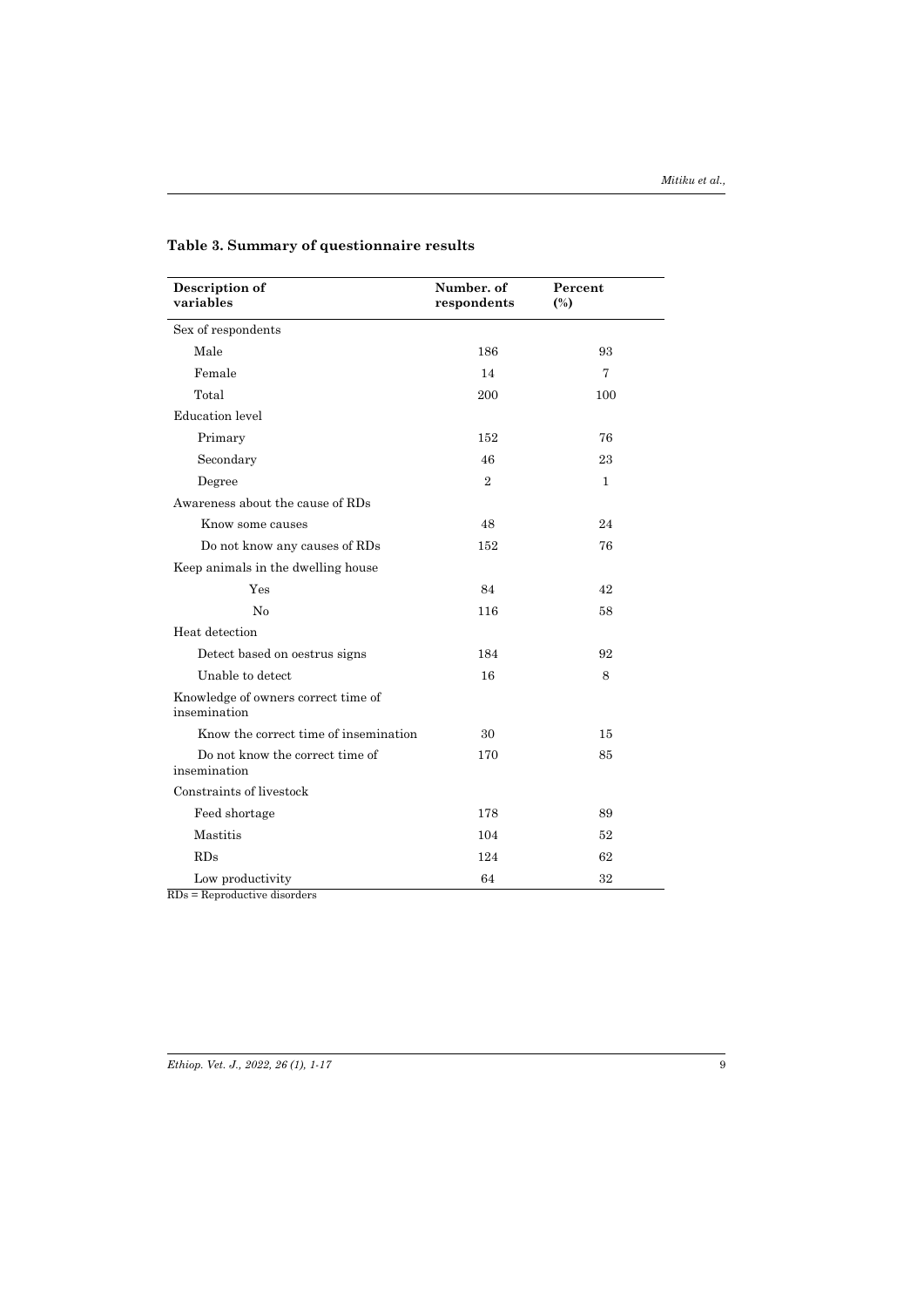A summary of the potential risk factors for reproductive disorders is shown in table 4.

| <b>Risk factors</b>           | No. examined | RD No $\left(\% \right)$                   | $\mathrm{X}^2$ | P-Value      |
|-------------------------------|--------------|--------------------------------------------|----------------|--------------|
| Management                    |              |                                            |                |              |
| Semi-intensive                | 367          | 201 (55)                                   | 13.60          | $\leq 0.001$ |
| Extensive                     | 366          | 249 (68)                                   |                |              |
| Breeding method               |              |                                            |                |              |
| Bull                          | 510          | 311 (61)                                   | 0.12           | 0.730        |
| AI                            | 223          | 139 (62)                                   |                |              |
| <b>Breed</b>                  |              |                                            |                |              |
| Jersey                        | 178          | 106 (59)                                   | 0.35           | 0.841        |
| Holstein Friesian             | 275          | 171 (62)                                   |                |              |
| Local                         | 280          | 173 (62)                                   |                |              |
| Setting                       |              |                                            |                |              |
| Urban                         | 123          | 74 (60.1)                                  | 0.12           | 0.94         |
| Per urban                     | 417          | 258 (62)                                   |                |              |
| Rural                         | 193          | 118 (61)                                   |                |              |
| <b>BCS</b>                    |              |                                            |                |              |
| Poor                          | 247          | 171 (69)                                   | 9.68           | 0.008        |
| Medium                        | 382          | 220 (57)                                   |                |              |
| Good                          | 104          | 59 (56)                                    |                |              |
| Watering                      |              |                                            |                |              |
| Communal                      | 430          | 309 (71.86)                                | 48.10          | $\leq 0.001$ |
| Individual                    | 303          | 141 (46.53)                                |                |              |
| Cow age(years)                |              |                                            |                |              |
| $\leq$ 8 Years                | 368          | 201 (54)                                   | 14.30          | $\leq 0.001$ |
| >8 years<br>$\Lambda T = -12$ | 365          | 249 (68)<br>$\mathbf{D}$<br>$\mathbf{D}$ . | 3.7.11.7.7     |              |

AI = artificial insemination, BCS= body condition score, RD= Reproductive disorder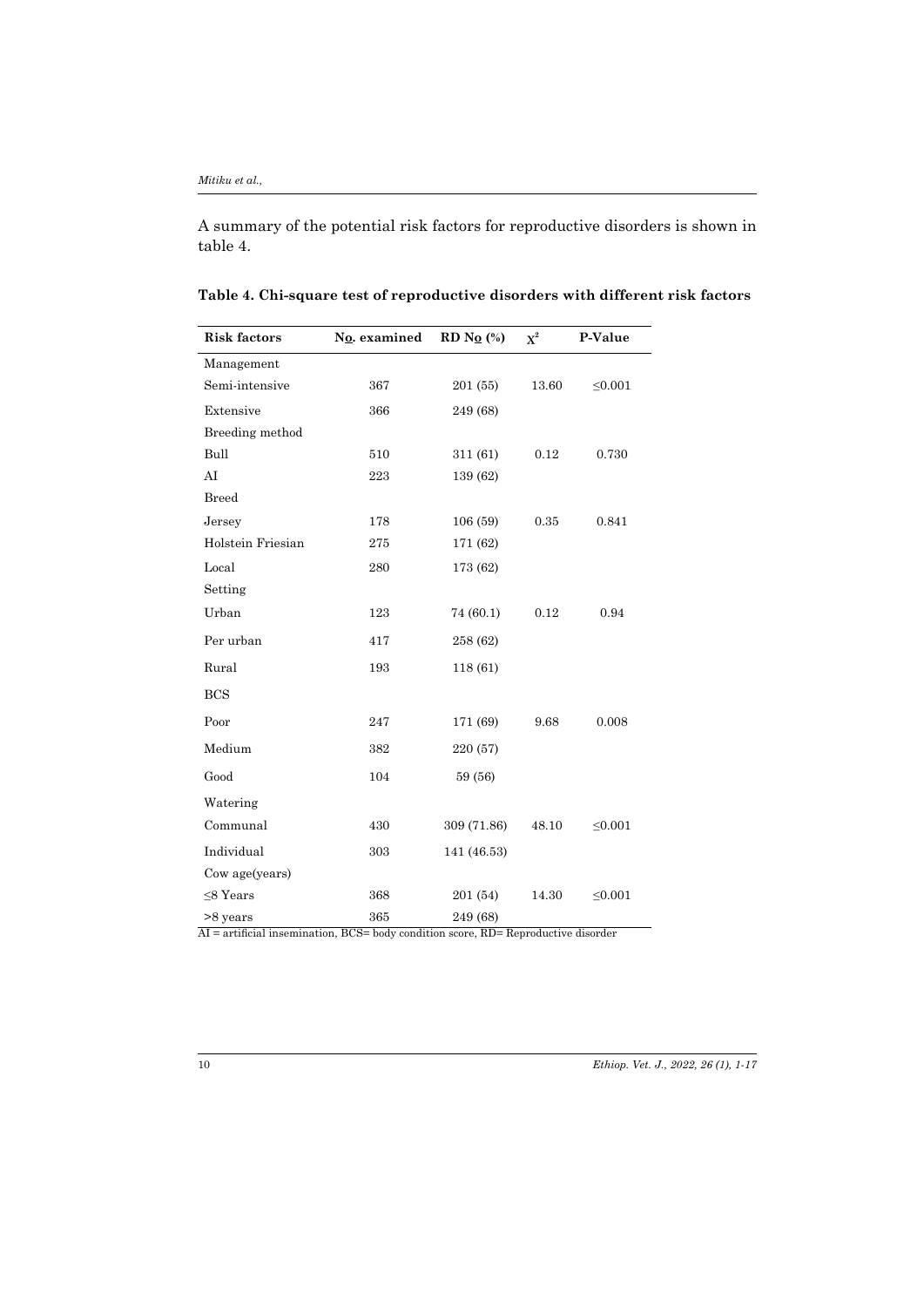### **Discussion**

Seroprevalence of bovine brucellosis was reported from various parts of the country (Asmare *et al*., 2014). But, to the best of our knowledge, the present report is the first from the Kembata-Tembaro zone. Based on the CFT result of the current study, the seroprevalence of brucellosis was regarded as low, 0.8% (95% CL 0.2-1.5%). This finding is consistent with some reports from various areas of the country (Pal *et al*., 2016; Bashitu *et al*., 2015 and Degefa *et al.*, 2011). Contrary to the current findings, several other authors have reported a relatively higher seroprevalence of bovine brucellosis (Yohannes *et al.*, 2012; Megersa *et al*., 2011; Teklehaimanot and Gangwar, 2011; Asmare *et al*., 2010; Ibrahim *et al*., 2010; Mekonnen *et al*., 2010; Kebede *et al*., 2008; Tolosa *et al*., 2008; Berehe *et al*., 2007). All the reports were from the extensive management system. Hence, the differences in the prevalence may be due to variation in the study areas or the management systems (Matope *et al*., 2011). Moreover, variation in the practice of infected animals culling, herd size/density, and keeping mixed animal species (Mugizi *et al*., 2015; Asmare *et al.*, 2013; Megersa *et al.*, 2011; Richard, 2004) might have accounted for the differences. In general, our findings corroborate with the finding of Asmare *et al*. (2014) whose quantitative review revealed that the prevalence of dairy cattle brucellosis was low, and not widely distributed.

Factors such as animal management system, age of animals, water sources, body condition score, breed, and breeding systems were considered as potential predisposing factors for brucellosis seropositivity. But, since only six cows were seropositive with CFT, it was not necessary to conduct a statistical test. Analysis of *Brucella* seropositivity in dairy cows with the occurrence of specific and/or overall reproductive disorders did not show statistically significant association (p> 0.05), which could be due to the effects of very low seroprevalence. This may indicate the role of *Brucella* as the cause of reproductive disorders in dairy cattle in the study area is negligible. Hence, the higher prevalence of reproductive problems might be associated with other causative agents.

The present study showed that 61.4% of dairy cattle were affected by reproductive disorders. This finding is comparable to the report of Abreham *et al.* (2010). During this study period, eight different types of reproductive disorders were recorded. Among these, the top four disorders, relatively with higher prevalence, were anoestrus (34.2%), repeat breeder (19.8%), dystocia (12.4%), and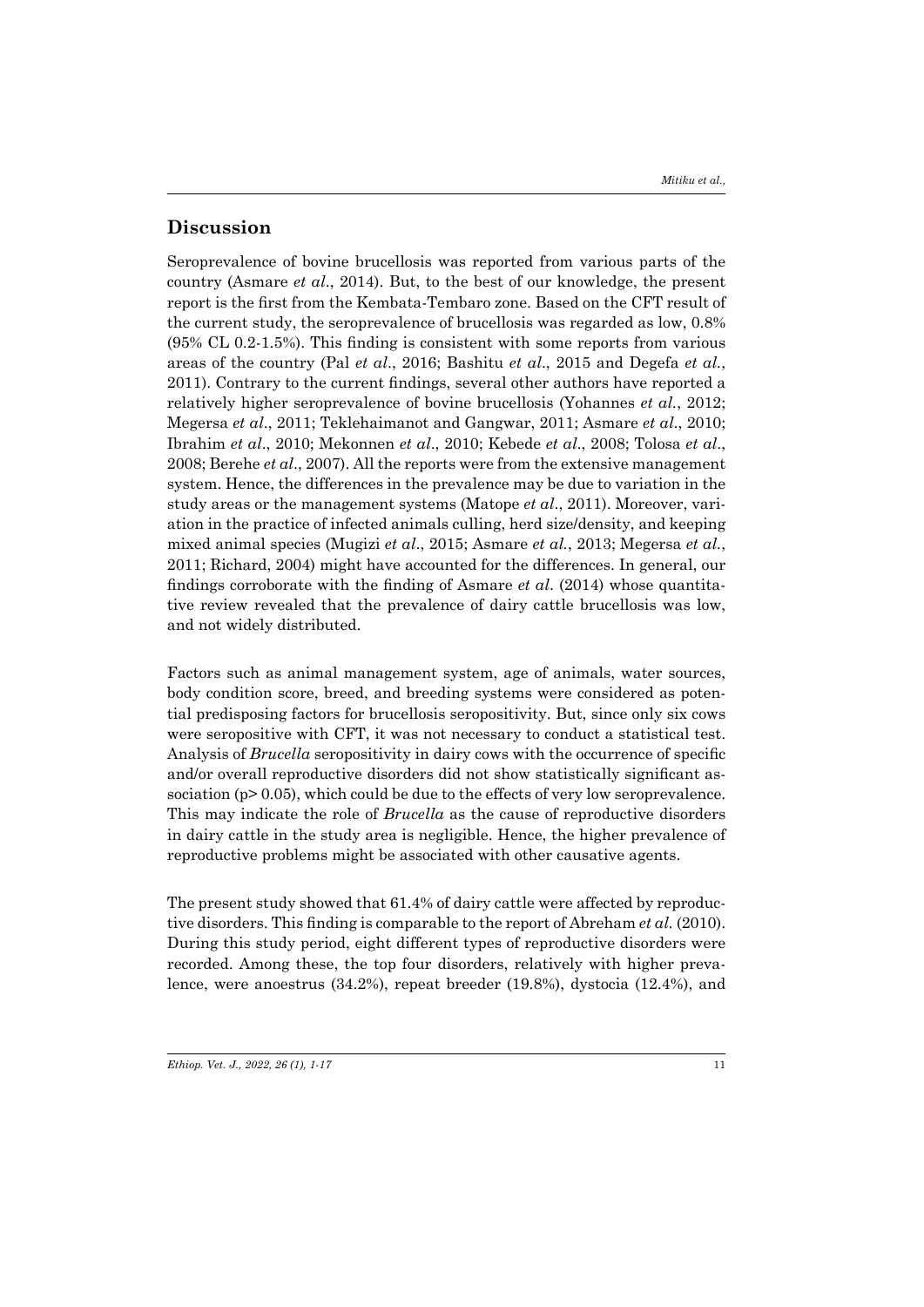retention of the placenta (8.5%). This observation is in general agreement with some other studies in the country (Haile *et al*., 2014; Gebrekidan *et al.*, 2009; Shiferaw *et al.*, 2005). Reports from various parts of the country showed that the prevalence of anoestrus ranges from 1.3 to 37.8% (Misebo *et al*., 2018; Mekonnin *et al.*, 2015; Gashaw *et al.*, 2011), repeat breeder 1.3 to 26.8% (Misebo *et al.,* 2018; Hunduma, 2013 and Gashaw *et al.,* 2011), dystocia 0.79 to 16.7% (Misebo *et al*., 2018; Mekonnin *et al*., 2015; Ayele *et al*., 2014) and retention of placenta 3.36 to 28.9% (Misebo *et al*., 2018; Ayele *et al*., 2014; Tekleye *et al.*, 1992). Overall, the major differences in the prevalence of reproductive disorders could be due to management factors, mainly feeding and nutrition, age and breed of cattle, and climatic condition differences (Zemenu *et al.*, 2018; Berihu and Abebaw, 2009).

The management system, watering, animal age, and body condition were significantly associated with the occurrence of reproductive disorders ( $p$ < 0.05). The prevalence of reproductive disorders was significantly higher in extensive management, communal watering, poor body condition score, and cows greater than eight years old. Under extensive management, less care is given to the animals, and contact between animals at a communal watering point is very high. Such factors facilitate the spread of infection among the animals (Khan *et al*., 2016; Getachew and Nibret, 2014; Abreham *et al.*, 2010). According to Angesom *et al*. (2013) and Abebaw *et al*. (2011), poor body condition was associated with the reproductive health of dairy cows. Body condition change is associated with reproduction problems (like anestrous) and health (Roche *et al.*, 2009). The rate of occurrence of repeated breeding increased due to dystocia (Bonneville-Hébert *et al*., 2011).

### **Limitation**

The study's shortcoming is that the reasons of reproductive issues have not been discovered. Because there were few seropositive animals for statistical analysis, the data was summarized using frequency and average.

## **Conclusions**

The seroprevalence of brucellosis was very low (0.8%) compared to most previous reports in the country. This entails brucellosis could not be the principal cause for the reported high occurrence of reproductive disorders (61%). There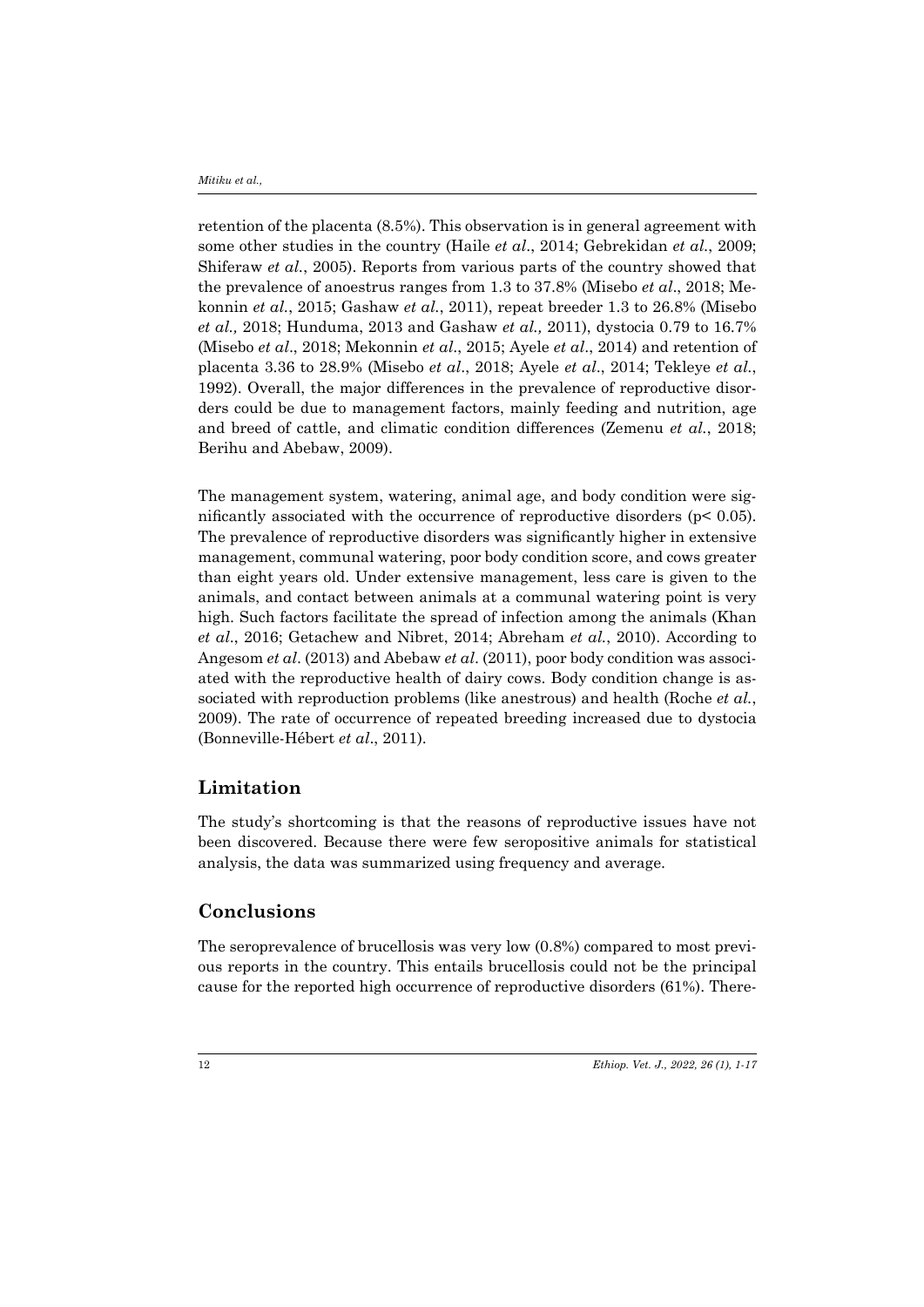fore, further investigation on the causative agents of reproductive disorders is necessary. Meanwhile, awareness creation to the farm owners to improve their farm management system that enables to reduce the problem in the farm is imperative.

### **Acknowledgements**

The authors thank the dairy cow owners for their willingness to participate in the study and for their cooperation. We would also want to express our gratitude to the Kambata Tambaro Zone Administration for providing partial financial support for the study.

### **References**

- Abebaw, G., Frew, W. and Shiferaw, M., 2011. Assessment of smallholder dairy production system and their reproductive health problems in Jimma town, Southeastern Ethiopia. *Intern*. *J*. *App*. *Res*. *Vet*. *Med*., 9 (1), 80-86.
- Abreham, H., Tesfu, K., Mulugeta, M., and Yilikal, A., 2010. Major reproductive disorders in crossbred dairy cows under the smallholding in Addis Ababa milk shed, Ethiopia. *World J. Agric. Sci.*, 6(4), 412-418.
- AGP (Agricultural Growth Project), 2013. Livestock Market Development: Value Chain Analysis for Ethiopia: Meat and live animals; Hide, Skin and Leather; and Dairy, AID-663-C-12-00009. Pp. 15-16.
- Ali, G.M.T. and Amin, A.S.M.F., 2016. Causes and treatment of dystocia in cows in Sulaimani province. *Assiut Vet*. *Med*. *J*., 62(148), 152-157.
- Angesom, H., Adem, A. and Fikru, R., 2013. Major prepartum and postpartum reproductive problems of dairy cattle in Central Ethiopia. *J*. *Vet*. *Med*. *Anim*. *Health*, 5(4), 118-123.
- Asmare, K., 2014. *Neospora caninum* versus *Brucella* spp. exposure among dairy cattle in Ethiopia: A case-control study. *Trop*. *Anim*. *Hlth*. *Prod*., 46, 961–966.
- Asmare, K., Krontveit, R.I., Ayelet, G., Sibhat, B., Godfroid, J. and Skjerve, E., 2014. Meta-analysis of *Brucella* seroprevalence in dairy cattle of Ethiopia. *Trop*. *Anim*. *Hlth*. *Prod*., 46, 1341-1350.
- Asmare, K. Sibhat, B., Molla, W., Ayelet, G., Shiferaw, J., Martin, A.D., *et al*., 2013. The status of bovine brucellosis in Ethiopia with special emphasis on exotic and crossbred cattle in dairy and breeding farms. *Acta Trop.*, 126, 186-192.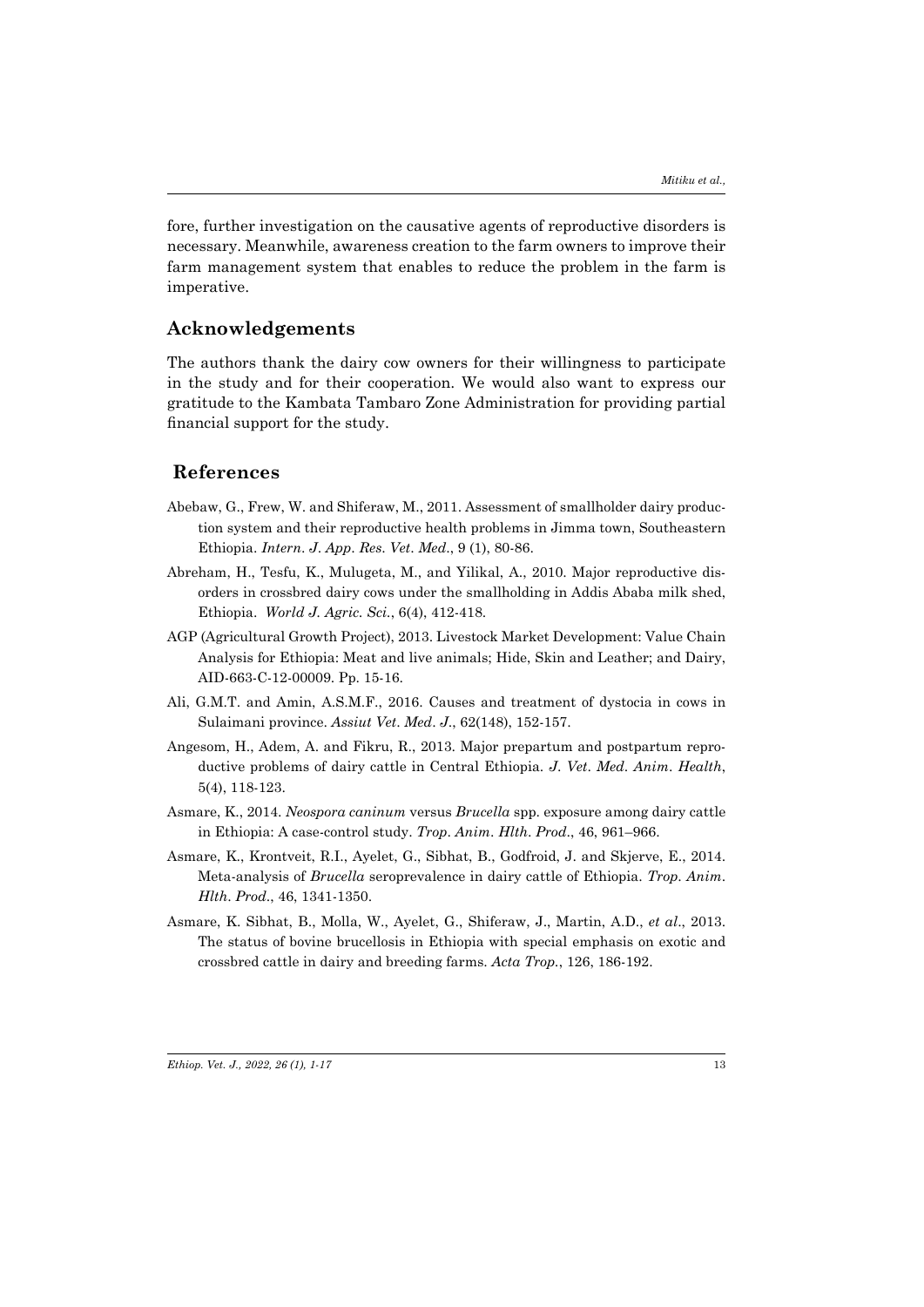- Asmare, K., Asfaw, Y., Gelaye, E. and Ayelet, G., 2010. Brucellosis in the extensive management system of Zebu cattle in Sidama Zone, Southern Ethiopia. *Afr*. *J*. *Agric*. *Res*., 5, 257–263.
- Asmare, K., Prasad, S., Asfaw, Y., Gelaye, E., Ayelet, G. and Zeleke, A., 2007. Seroprevalence of brucellosis in cattle and in high-risk animal health professionals in Sidama Zone, Southern Ethiopia. *Ethiop*. *Vet*. *J.,* 11**,** 69-83.
- Ayele, G., Mekibib, B. and Sheferaw, D. 2014. Major postpartum problems of dairy cows managed in small and medium-scale production systems in Wolaita Sodo, Ethiopia. *Afr*. *J*. *Agri*. *Res*., 9, 2775-2780.
- Ball, P.J.H. and Peters, A.R., 2005. Reproduction in cattle, 3<sup>rd</sup> edition. Blackwell publishing. Pp. 154-280.
- Bashitu, L., Afera, B., Tuli, G. and Aklilu, F., 2015. Seroprevalence study of bovine brucellosis and its associated risk factors in Debre Birhan and Ambo towns. *J*. *Adv*. *Dairy Res*., 3(1), 1-4.
- Berihu, H. and Abebaw, G., 2009. Major reproductive health problems of dairy cows in and around Bako, West Ethiopia. *Ethiop. J. Anim. Prod.*, 9, 89-98.
- Bonneville-Hébert, A., Bouchard, E., Du Tremblay, D. and Lefebvre, R., 2011. Effect of reproductive disorders and parity on repeat breeder status and culling of dairy cows in Quebec. *Can. J. Vet. Res.*, 75, 147-151.
- CSA, (Central Statistical Agency), 2017. Agricultural sample survey, Volume II Report on livestock and livestock characteristics, Statistical Bulletin 585, Addis Ababa, Ethiopia. Pp. 188.
- Degefa, T., Duressa, A. and Duguma, R., 2011. Brucellosis and some reproductive problems of indigenous Arsi cattle in selected Arsi Zones of Oromia Regional State, Ethiopia. *Glob. Vet.*, 7(1), 45-53.
- Lawson, L.G., Bruun, J., Coelli, T., Agger, J.F. and Lund, M., 2004. Relationships of efficiency to reproductive disorders in Danish milk production: A stochastic frontier analysis. *J*. *Dairy Sci*., 87. 212–224.
- Duguma, B.A. and Zewdie, W., 2014. Major reproductive health problems of indigenous Borena cows in Ethiopia. *J*. *Adv*. *Vet*. *Anim*. *Res*., 1(4), 182-188.
- Gashaw, A., Worku, F. and Mulugeta, S., 2011. Assessment of smallholder dairy production system and their reproductive health problems in Jimma town South West Ethiopia. *Int. J. Appl. Res.*, 9, 80-86.
- Berhe, G., Belihu, K. and Asfaw, Y., 2007. Seroepidemiological investigation of bovine brucellosis in the extensive cattle production system of Tigray region of Ethiopia. *Int*. *J*. *Appl*. *Res*. *Vet*. *Med*., 5 (2), 65–71.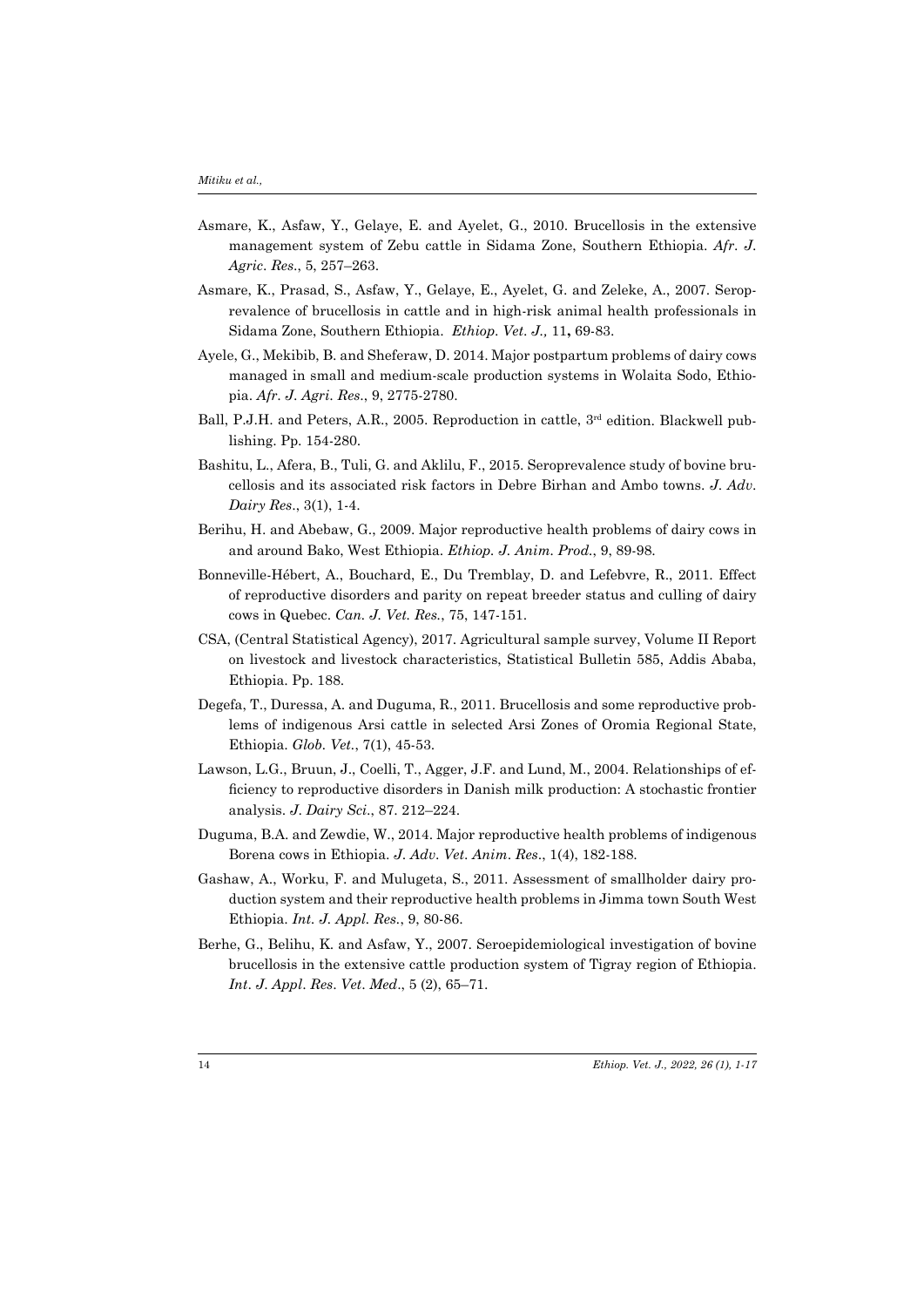- Gebrekidan, B., Yilma, T. and Solomon, F., 2009. Major causes of the slaughter of female cattle in Addis Ababa Abattoir Enterprise, Ethiopia. *Indian J. Anim. Res.*, 43, 271-274.
- Getachew, E. and Nibret, M., 2014*.* Major reproductive health disorders in crossbred dairy cows in Ada'a district, East Shoa, Ethiopia. *Glob. Vet.*, 13(4), 444-449.
- Haile, A. Tsegaye, Y., and Tesfaye, N., 2014. Assessment of major reproductive disorders of dairy cattle in urban and per urban area of Hosanna, Southern Ethiopia. *Anim. Vet. Sci.*, 2(5), 135-141.
- Haile, A., Kassa, T., Mihret, M. and Asfaw, Y., 2010. Major reproductive disorders in crossbred cows under smallholding in Addis Ababa milk shed, Ethiopia. *World J. Agric. Sci.*, 6(4), 412-418.
- Mekonnen, M., Kalayou, S. and Kyule, M., 2010. Serological survey of bovine brucellosis in Barka and Arado breeds (*Bos indicus*) of Western Tigray, Ethiopia. *Prev*. *Vet*. *Med*., 94 (1), 28–35.
- Hunduma, D., 2013. The major reproductive disorders of dairy cows in and around Asella town, Central Ethiopia. *J*. *Vet*. *Med*. *Anim*. *Health*, 5, 113-117.
- Hunduma, D. and Regassa, C., 2009. Seroprevalence study of bovine brucellosis in pastoral and agro-pastoral areas of East Showa zone, Oromia Regional State, Ethiopia. *Am*. *Eurasian J*. *Agri*. *Environ*. *Sci*., 6, 508-512.
- Ibrahim, N., Belihu, K., Lobago, F. and Bekana, M., 2010. Seroprevalence of bovine brucellosis and its risk factors in Jimma zone of Oromia Region, Southwestern Ethiopia. *Trop*. *Anim*. *Hlth*. *Prod*., 42, 35–40.
- Kebede, T., Ejeta, G. and Ameni, G., 2008. Seroprevalence of bovine brucellosis in smallholder farms in central Ethiopia (Wuchale-Jida district). *Revue Med*. *Vet*., 159 (1), 3-9.
- Khan, M.H., Manoj, K. and Pramod, S., 2016. Reproductive disorders in dairy cattle under the semi-intensive system of rearing in North-Eastern India., *Vet. World*, 9 (5), 512-518.
- Megersa, B., Biffa, D., Niguse, F., Rufael, T., Asmare, K. and Skjerve, E., 2011. Cattle brucellosis in traditional livestock husbandry practice in southern and eastern Ethiopia, and its zoonotic implication. *Acta Vet. Scand.*, 53, 24 at http://www.Actavetscand.com/ content/53/1/24.
- Mekonnin, A.B., Harlow, C.R., Gidey, G., Tadesse, D., Desta, G., Gugssa, T. *et al*., 2015. Assessment of reproductive performance and problems in crossbred (Holstein Friesian X Zebu) dairy cattle in and around Mekelle, Tigray, Ethiopia. *Anim. Vet. Sci.*, 3, 94-101.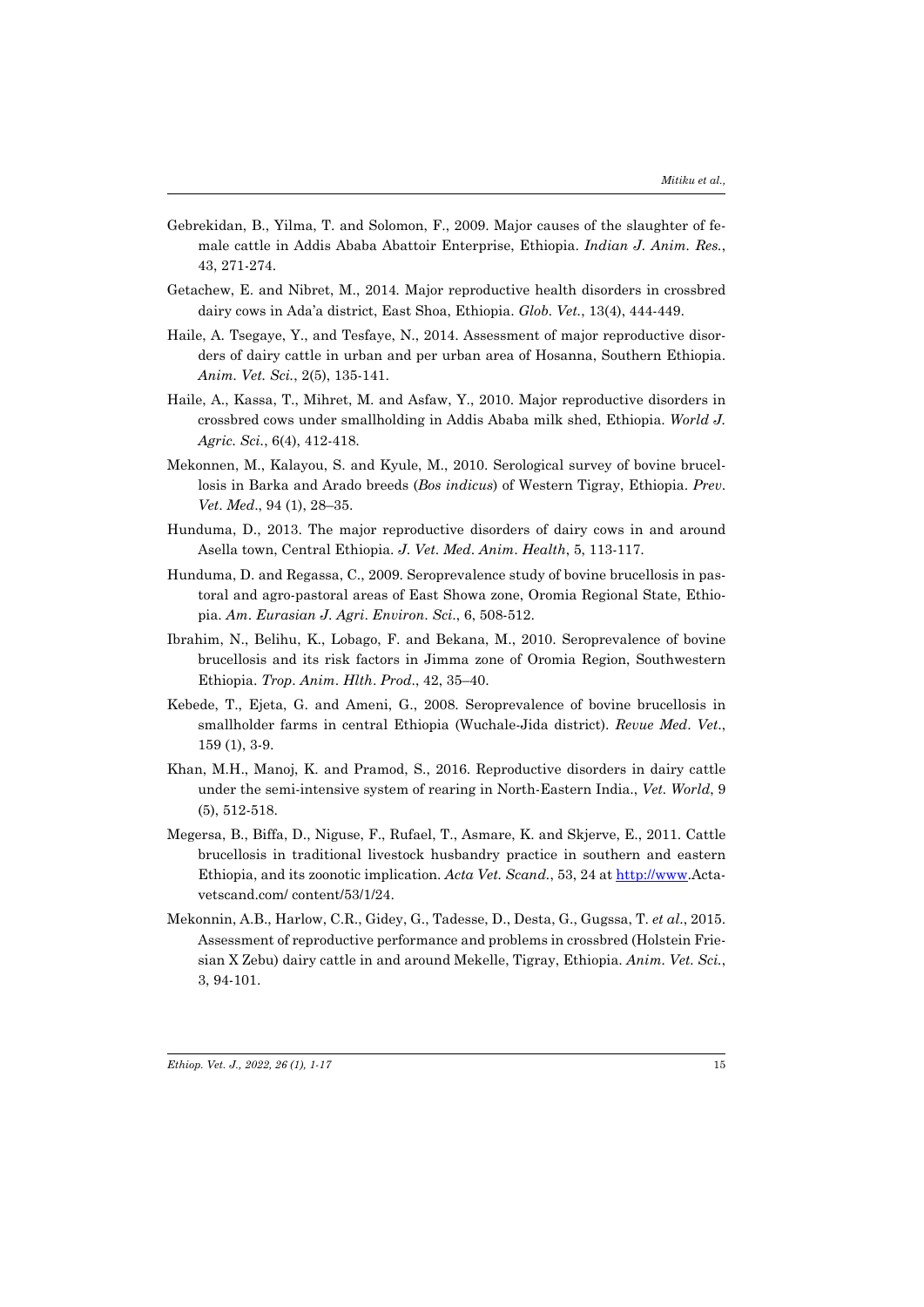- Misebo, F., Gashaw, T., and Yilma. M., 2018. Assessment on major reproductive health problems of dairy cattle in Boloso Sore, Southern Ethiopia. *J*. *Vet*. *Med*. *Anim*. *Health*, 10(9), 224-230.
- MoARD, 2007. Livestock Master Plan Study Phase I Report Volume T– Sociological Aspects. Addis Ababa, Ethiopia.
- Mugizi, D.R., Boqvst, S., Nasinyama, G.W., Waiswa, C., Ikwap, K., Rock, K., *et al*., 2015. Prevalence of and factors associated with *Brucella* seropositivity in cattle in urban and peri-urban Gulu and Soroti towns of Uganda. *J*. *Vet*. *Med*. *Sci*. 77(5), 557-564.
- Matope, G., Bhebhe, E., John, B., Muma, J.B., Oloya, J., Madekurozwaa, R.L., *et al*., 2011. Seroprevalence of brucellosis and its associated risk factors in cattle from smallholder dairy farms in Zimbabwe. *Trop*. *Anim*. *Hlth*. *Prod*., 43, 975-982.
- Nicoletti, P., 1998. The Merk Veterinary Manual, 8th edition. Merck and CO., INC. Whitehouse Station, N.J., USA. Pp. 999-1001.
- OIE, 2018. Brucellosis (*Brucella abortus*, *B*. *melitensis* and *B*. *suis*) (Infection with *B*. *abortus*, *B*. *melitensis* and *B*. *suis*). Diagnostic Tests and Vaccines for Terrestrial Animals, Paris, France. Pp. 355–398.
- Pal, M., Dereje, L., Shawul, W. and Genene, D., 2016. Seroprevalence of bovine brucellosis and reproductive problems in small-scale dairy farms of North Shewa, Ethiopia. *Int*. *J*. *Livest*. *Res*., 6(9), 1-10.
- Parkinson, T.J., 2019. Infertility in the Cow Due to Functional and Management Deficiencies, In Veterinary Reproduction and Obstetrics, Edited by Noakes, D.E., Parkinson, T.J., and England, G.C.W., 10th edition, Elsevier Ltd. Pp. 361-407.
- Richard, L.W., 2004. *Brucella* in: Veterinary Microbiology. 2nd edition. Blackwell, 2121 State Avenue, Ames Iowa 50014, USA. Pp. 105-112.
- Richard, W., 1993. Dairying, Tropical Agriculturalist, 1st Edition, Macmillan Press Ltd., London, Pp. 42-56.
- Roche, J.R., Friggens, N.C., Kay, J.K., Fisher, M.W., Stafford, K.J. and Berry, D.P., 2009. Body condition score and its association with dairy cow productivity, health, and welfare. *J*. *Dairy Sci*., 92(12), 5769-801.
- Schafer, D.H. and Miller, R.B., 2016. Female genital system: In Jubb, Kennedy and Palmer's pathology of domestic animals, edited by Maxie, M.G., Volume 1, 6<sup>th</sup> edition, Elsevier, 3251 Riverport Lane, St. Louis Missouri 63043, USA. Pp. 430-564.
- Sheldon, M.I., 2019. The Metritis Complex in Cattle, In Veterinary Reproduction and Obstetrics, Edited by Noakes, D.E., Parkinson, T.J., and England, G.C.W., 10th edition, Elsevier Ltd. Pp. 408-433.